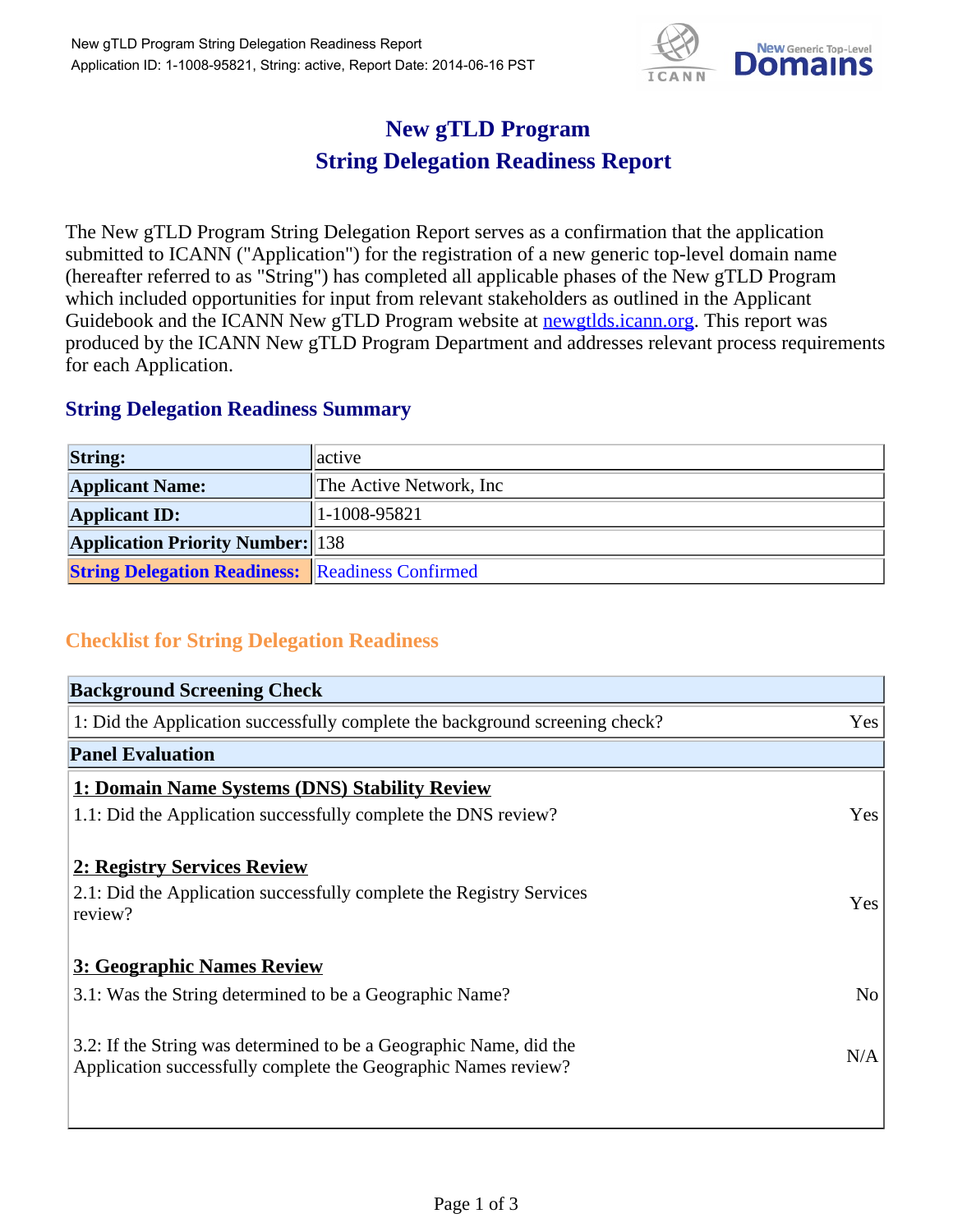

| <b>4: Financial Review</b><br>4.1: Did the Application successfully complete the Financial Capability<br>review?                                                                                                                                                                                                                                             | <b>Yes</b> |
|--------------------------------------------------------------------------------------------------------------------------------------------------------------------------------------------------------------------------------------------------------------------------------------------------------------------------------------------------------------|------------|
| <b>5: Technical Review</b><br>5.1: Did the Application successfully complete the Technical and<br><b>Operation Capability review?</b>                                                                                                                                                                                                                        | <b>Yes</b> |
| <b>6: String Similarity Review</b><br>$\vert$ 6.1: Was the Application determined to not be confusingly similar to other<br>applied for strings, including through String Confusion Objections?                                                                                                                                                              | Yes        |
| 6.2: If the Application was determined to be confusingly similar to other<br>applied for strings, including through String Confusion Objections, did the<br>Application prevail in the string contention resolution process (CPE,<br>Auction, and/or Self-Resolution of String Contention via<br>withdrawal/termination of all other members in contention)? | N/A        |

| <b>Public Comment Period</b>                                                                                                                                                                   |                |
|------------------------------------------------------------------------------------------------------------------------------------------------------------------------------------------------|----------------|
| 1: Was the public provided an opportunity to submit comments on the Application?                                                                                                               | Yes            |
| 2: Were comments for the Application considered by evaluation panels?                                                                                                                          | Yes            |
| <b>Objection Process</b>                                                                                                                                                                       |                |
| 1: Were objections filed against the Application?                                                                                                                                              | N <sub>0</sub> |
| 2: If objections were filed against the Application, did Applicant prevail in the dispute<br>resolution proceedings for all Legal Rights, Limited Public Interest and Community<br>Objections? | N/A            |
| Governmental Advisory Committee (GAC) Advice                                                                                                                                                   |                |
| 1: Did the GAC have an opportunity to provide advice for the Application?                                                                                                                      | Yes            |
| 2: Did the GAC provide consensus GAC advice that the String should not be approved by<br>the ICANN Board?                                                                                      | N <sub>o</sub> |
| 3: If the GAC provided consensus GAC advice to the ICANN Board, did the ICANN Board<br>(or New gTLD Program Committee) accept the GAC advice?                                                  | N/A            |
| <b>Accountability Mechanisms</b>                                                                                                                                                               |                |
| 1: Was the Application the subject of a complaint or review through one of ICANN's<br>accountability mechanisms (Reconsideration or Independent Review)?                                       | N <sub>0</sub> |
| 1.1: If yes, did the BGC, ICANN Board or New gTLD Program Committee determine that<br>the Application should not proceed to contracting?                                                       | N/A            |